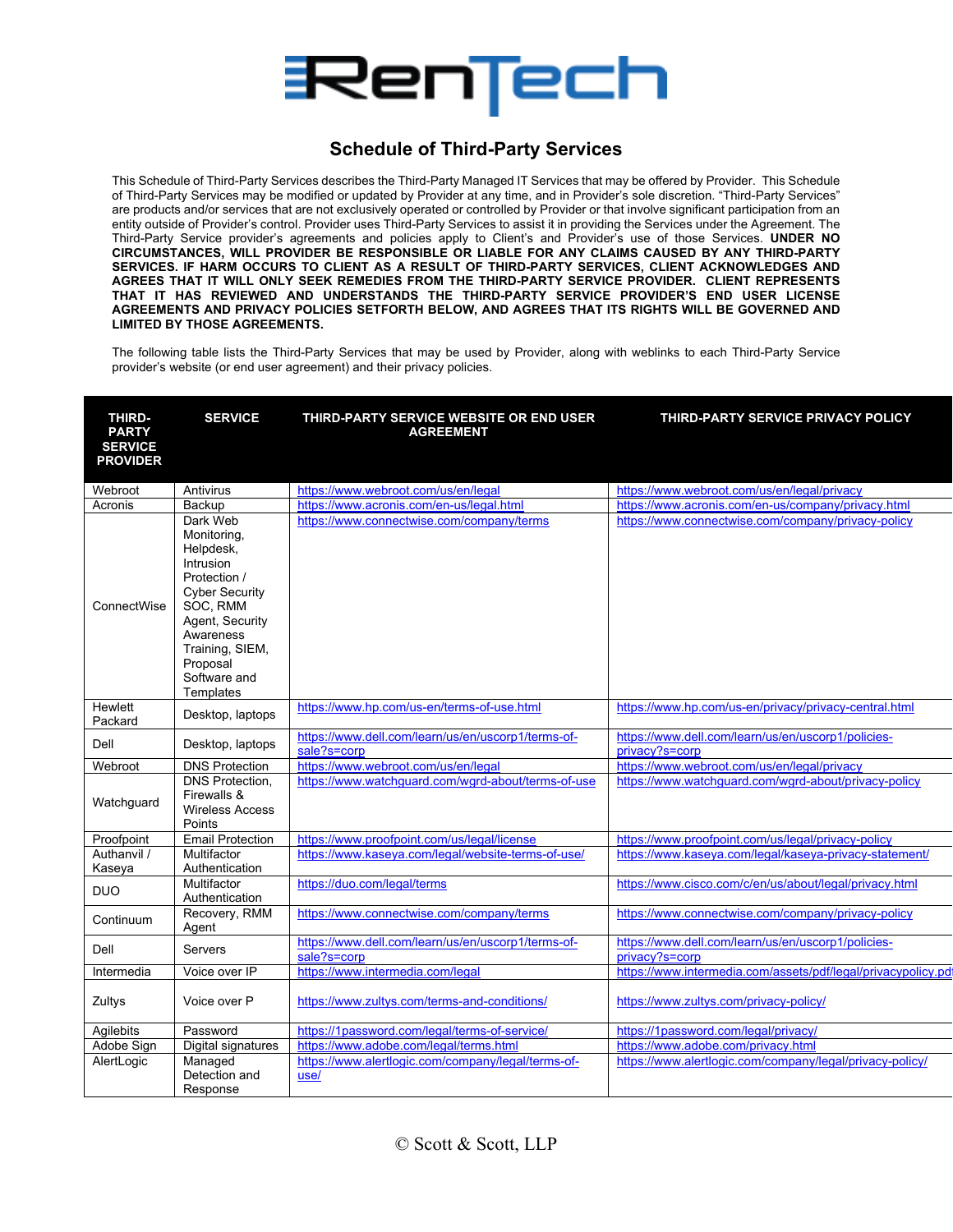| Amazon                           | <b>Cloud Computing</b>     | https://aws.amazon.com/service-terms/                | https://aws.amazon.com/privacy/?nc1=f_pr                    |
|----------------------------------|----------------------------|------------------------------------------------------|-------------------------------------------------------------|
| Web                              | Services                   |                                                      |                                                             |
| <b>Services</b>                  |                            |                                                      |                                                             |
| (hosts our N-                    |                            |                                                      |                                                             |
| able N-                          |                            |                                                      |                                                             |
| central                          |                            |                                                      |                                                             |
| RMM)                             |                            |                                                      |                                                             |
| Autotask                         | Professional               | https://www.datto.com/legal/terms-of-use             | https://www.datto.com/legal/privacy-policy                  |
| <b>PSA</b>                       | Services<br>Automation     |                                                      |                                                             |
| Cisco                            | Networking,                | https://www.cisco.com/c/en/us/about/legal/cloud-and- | https://www.cisco.com/c/en/us/about/legal/privacy-full.html |
|                                  | Cloud, and                 | software/end user license agreement.html             |                                                             |
|                                  | Cybersecurity              |                                                      |                                                             |
|                                  | Solutions                  |                                                      |                                                             |
| Cisco Meraki                     | Cloud Controller           | https://meraki.cisco.com/support/#policies:tou       | https://meraki.cisco.com/support/#policies:privacy          |
|                                  | WiFi, Routing,             |                                                      |                                                             |
|                                  | and Security,              |                                                      |                                                             |
|                                  | Firewalls &                |                                                      |                                                             |
|                                  | <b>Wireless Access</b>     |                                                      |                                                             |
|                                  | Points                     |                                                      |                                                             |
| Datto                            | Backup and                 | https://www.datto.com/legal/terms-of-use             | https://www.datto.com/legal/privacy-policy                  |
|                                  | <b>Disaster</b>            |                                                      |                                                             |
|                                  | Recovery                   |                                                      |                                                             |
| Duo                              | Two Factor                 | https://duo.com/legal/terms                          | https://www.cisco.com/c/en/us/about/legal/privacy.html      |
| <b>IT Glue</b>                   | Authentication<br>ΙT       | https://www.itglue.com/terms/                        | https://www.itglue.com/privacy-policy/                      |
|                                  | Documentation              |                                                      |                                                             |
|                                  | Software                   |                                                      |                                                             |
| KnowBe4                          | Security                   | https://www.knowbe4.com/website-terms-of-use         | https://www.knowbe4.com/website-privacy-notice              |
|                                  | Awareness                  |                                                      |                                                             |
|                                  | Training                   |                                                      |                                                             |
| LogMeIn                          | <b>Remote Access</b>       | https://www.logmein.com/legal/terms-and-conditions   | https://www.logmein.com/legal/privacy                       |
|                                  | Software                   |                                                      |                                                             |
| LucidChart                       | Intelligent                | https://lucid.co/legal                               | https://lucid.co/privacy                                    |
|                                  | Diagramming                |                                                      |                                                             |
| Microsoft                        | Cloud Servers,             | https://www.microsoft.com/en-us/legal/terms-of-use   | https://privacy.microsoft.com/en-us/privacystatement        |
|                                  | Cloud                      |                                                      |                                                             |
|                                  | Applications and           |                                                      |                                                             |
|                                  | Software                   |                                                      |                                                             |
|                                  | Applications,              |                                                      |                                                             |
| N-able                           | Office Suite<br>Integrated | https://www.n-able.com/legal/terms-of-use            | https://www.n-able.com/legal/privacy                        |
|                                  | Monitoring,                |                                                      |                                                             |
|                                  | Management,                |                                                      |                                                             |
|                                  | Security, and              |                                                      |                                                             |
|                                  | Ticketing                  |                                                      |                                                             |
| Qualys                           | IT Systems and             | https://browsercheck.qualys.com/sua.php              | https://www.qualys.com/company/privacy/                     |
|                                  | <b>Web Applications</b>    |                                                      |                                                             |
| ScalePad                         | Lifecycle                  | https://app.scalepad.com/pages/terms                 | https://app.scalepad.com/pages/privacy                      |
|                                  | Management                 |                                                      |                                                             |
| Skykick                          | Cloud                      | https://www.skykick.com/terms-conditions/            | https://www.skykick.com/privacy-policy/                     |
|                                  | Management &               |                                                      |                                                             |
|                                  | Email                      |                                                      |                                                             |
| Sophos                           | <b>Cloud Security</b>      | https://www.sophos.com/en-us/legal/sophos-end-user-  | https://www.sophos.com/en-us/legal/sophos-group-privacy-    |
|                                  |                            | license-agreement.aspx                               | notice.aspx                                                 |
| <b>TruMethods</b><br>mylTProcess | <b>MSP Training &amp;</b>  | https://www.trumethods.com/terms                     | https://www.trumethods.com/privacy                          |
| Blackpoint                       | Solutions<br>SOC-as-a-     | https://blackpointcyber.com/privacy-policy/          | https://blackpointcyber.com/privacy-policy/                 |
| Cyber                            | Service                    |                                                      |                                                             |
| Zyxel                            | Firewall, Switch,          | https://www.zyxel.com/us/en/Terms-of-Use.shtml       | https://www.zyxel.com/us/en/privacy_policy.shtml            |
|                                  | wireless AP                | https://www.zyxel.com/us/en/legal_notices.shtml      |                                                             |
| Zyxel Nebula                     | Network device             | https://bulletin.nebula.zyxel.com/data-              | https://www.zyxel.com/us/en/privacy_policy.shtml            |
|                                  | cloud                      | policies/NCC TermsOfUse 20180731.en-us.html          | https://bulletin.nebula.zyxel.com/data-                     |
|                                  | management                 |                                                      | policies/NCC DataProcessingAddendum 20180525.en-            |
|                                  |                            |                                                      | us.pdf                                                      |
| Sherweb                          | Microsoft 365              | https://www.sherweb.com/legal/                       | https://www.sherweb.com/legal/privacy/                      |
| Office                           | tenant security            |                                                      |                                                             |
| Protect                          | and monitoring             |                                                      |                                                             |